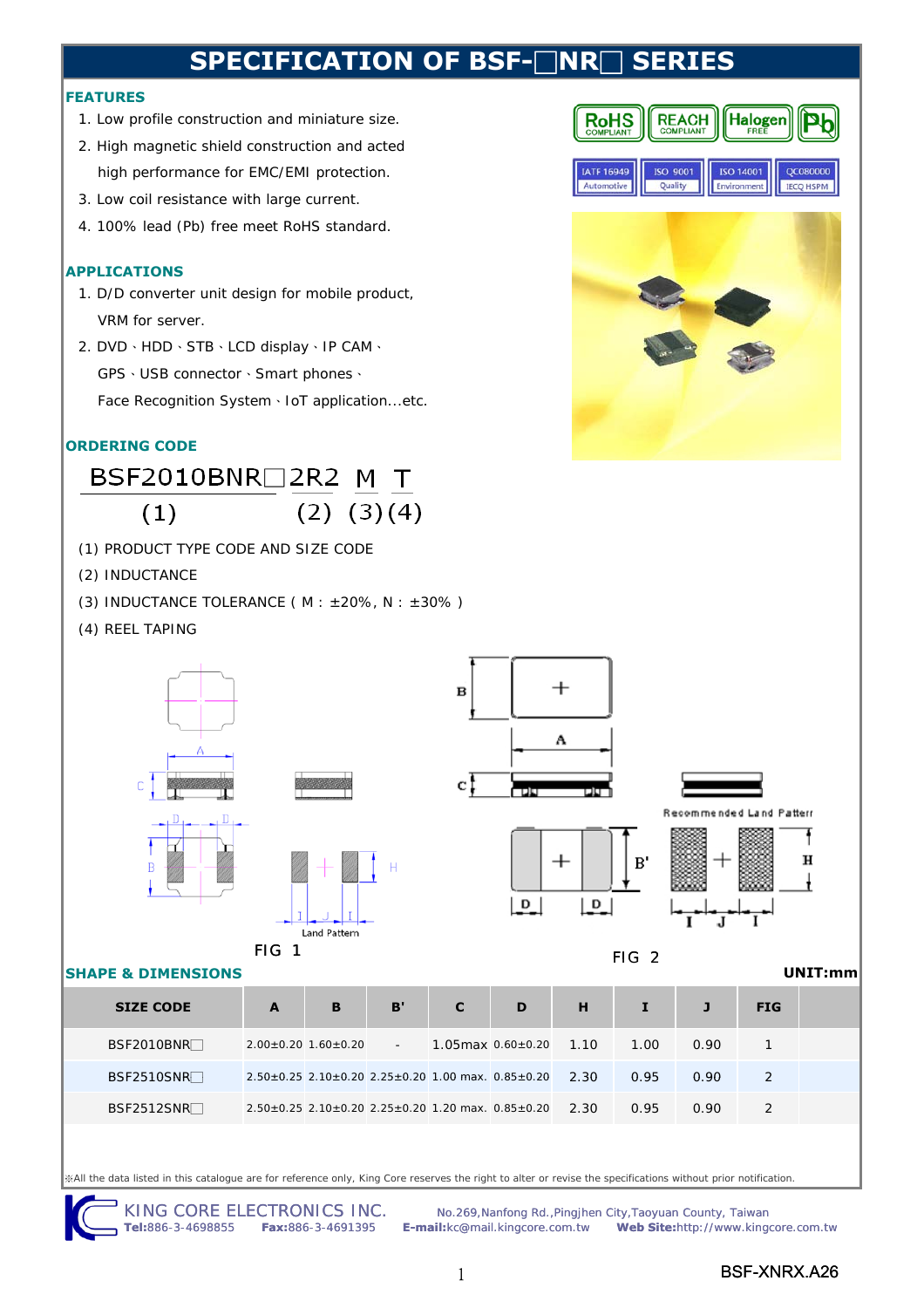## **SMD POWER INDUCTORS** → **BSF2010BNRA SERIES**

### **ELECTRICAL CHARACTERISTIC**

| <b>ORDERING CODE</b> | <b>Inductance</b> | <b>DC Resistance</b> | SRF(MHz) | <b>Isat</b> | <b>IDC</b> |
|----------------------|-------------------|----------------------|----------|-------------|------------|
|                      | (HH)              | $(m\Omega)$ max      | min      | $(A)$ max   | $(A)$ max  |
| BSF2010BNRAR47MT     | 0.47              | 62                   | 170      | 2.30        | 2.20       |
| BSF2010BNRAR68MT     | 0.68              | 80                   | 140      | 2.00        | 1.80       |
| BSF2010BNRA1ROMT     | 1.00              | 96                   | 110      | 1.80        | 1.70       |
| BSF2010BNRA1R5MT     | 1.50              | 150                  | 95       | 1.40        | 1.40       |
| BSF2010BNRA1R8MT     | 1.80              | 175                  | 70       | 1.20        | 1.20       |
| BSF2010BNRA2R2MT     | 2.20              | 210                  | 70       | 1.10        | 1.10       |
| BSF2010BNRA3R3MT     | 3.30              | 300                  | 55       | 0.95        | 1.00       |
| BSF2010BNRA4R7MT     | 4.70              | 384                  | 45       | 0.76        | 0.85       |
| BSF2010BNRA6R8MT     | 6.80              | 770                  | 35       | 0.66        | 0.67       |
| BSF2010BNRA8R2MT     | 8.20              | 840                  | 30       | 0.63        | 0.65       |
| BSF2010BNRA100MT     | 10.0              | 950                  | 30       | 0.60        | 0.65       |
| BSF2010BNRA150MT     | 15.0              | 1600                 | 25       | 0.45        | 0.40       |
|                      |                   |                      |          |             |            |
|                      |                   |                      |          |             |            |
|                      |                   |                      |          |             |            |
|                      |                   |                      |          |             |            |

※Test Frequency: 1MHz/0.1V

※Tolerance: M±20%

※Isat:Based on Inductance decrease 30%

※IDC:Based on Temperature increase 40℃

※Operating temperature range:–40 to +125°C (including self-heating)

※Storage Temp.:-40°C TO+85°C

※All the data listed in this catalogue are for reference only, King Core reserves the right to alter or revise the specifications without prior notification.

KING CORE ELECTRONICS INC. No.269,Nanfong Rd.,Pingjhen City,Taoyuan County, Taiwan

**Tel:**886-3-4698855 **Fax:**886-3-4691395 **E-mail:**kc@mail.kingcore.com.tw **Web Site:**http://www.kingcore.com.tw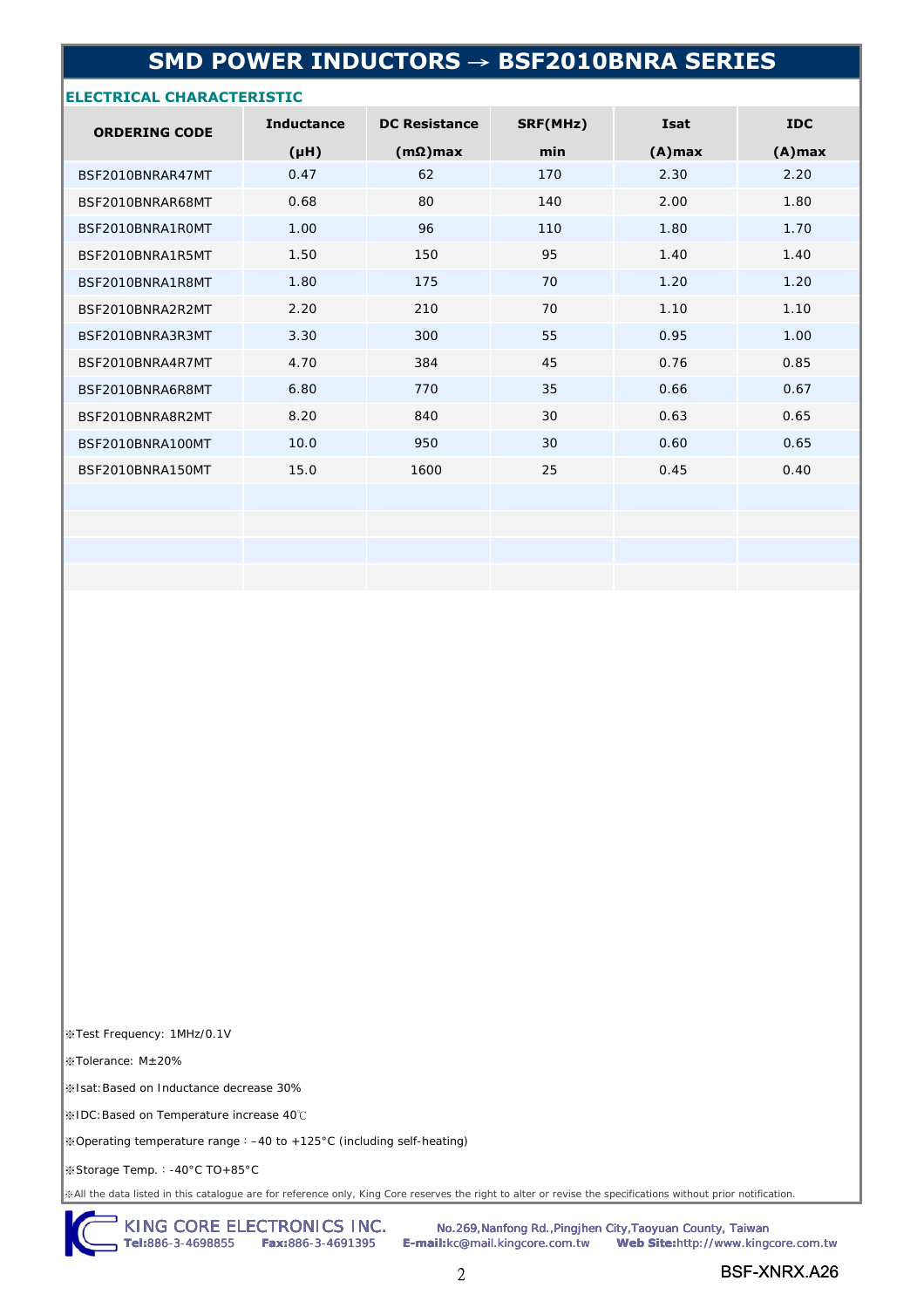## **SMD POWER INDUCTORS** → **BSF2010BNRA SERIES**

#### **ELECTRICAL CHARACTERISTIC**



KING CORE ELECTRONICS INC. No.269,Nanfong Rd.,Pingjhen City,Taoyuan County, Taiwan<br>Tel:886-3-4698855 Fax:886-3-4691395 E-mail:kc@mail.kingcore.com.tw Web Site:http://www.king **Tel:**886-3-4698855 **Fax:**886-3-4691395 **E-mail:**kc@mail.kingcore.com.tw **Web Site:**http://www.kingcore.com.tw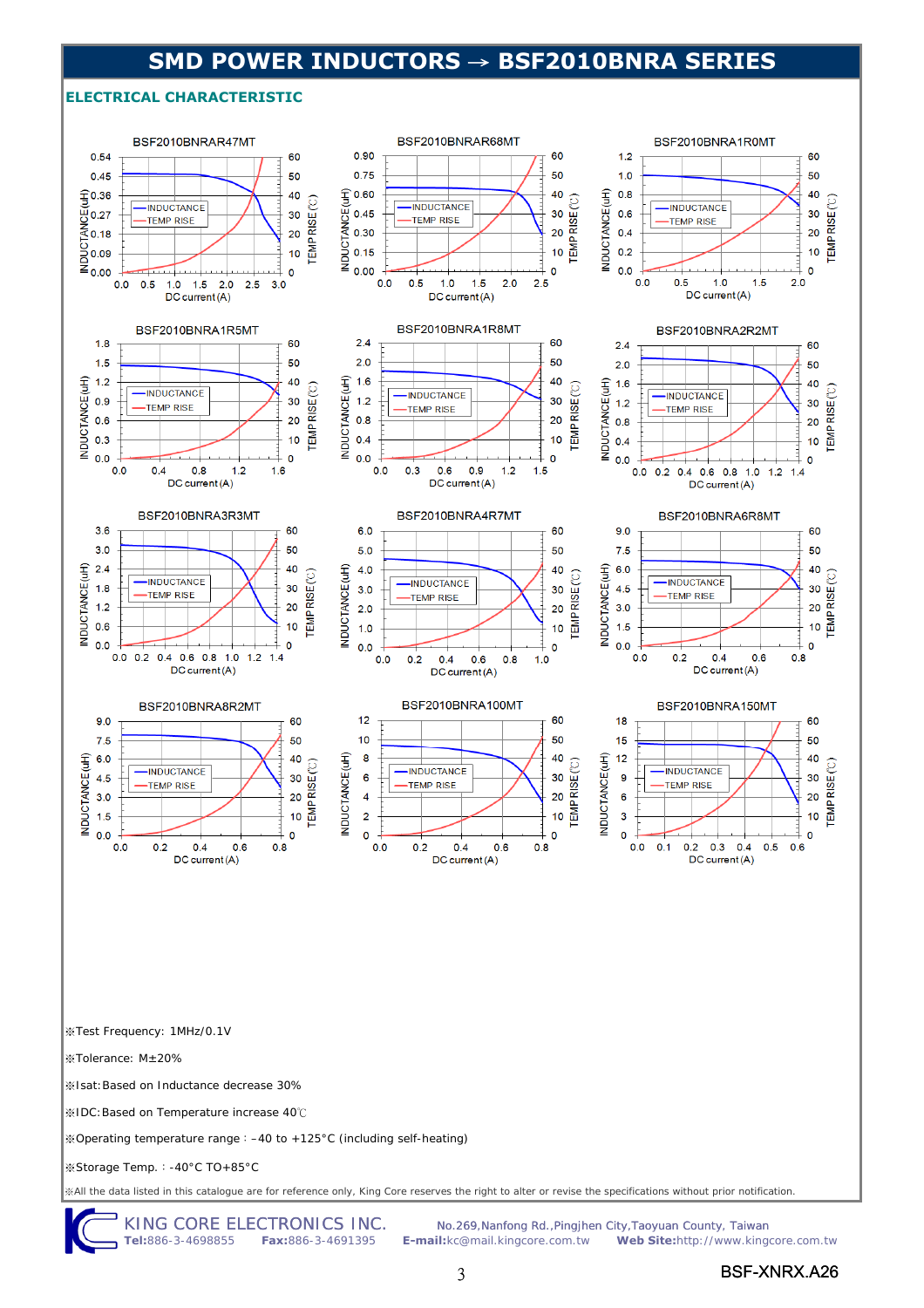# **SMD POWER INDUCTORS** → **BSF2010BNRB SERIES**

## **ELECTRICAL CHARACTERISTIC**

| <b>ORDERING CODE</b> | <b>Inductance</b> | <b>DC Resistance</b> | SRF(MHz) | <b>Isat</b> | <b>IDC</b> |
|----------------------|-------------------|----------------------|----------|-------------|------------|
|                      | (H <sub>H</sub> ) | $(m\Omega)$ max      | min      | $(A)$ max   | $(A)$ max  |
| BSF2010BNRBR24MT     | 0.24              | 25                   | 200      | 2.20        | 3.40       |
| BSF2010BNRBR33MT     | 0.33              | 35                   | 180      | 2.10        | 3.00       |
| BSF2010BNRBR47MT     | 0.47              | 50                   | 170      | 2.00        | 2.60       |
| BSF2010BNRB1R0MT     | 1.00              | 80                   | 110      | 1.40        | 1.80       |
| BSF2010BNRB1R5MT     | 1.50              | 120                  | 90       | 1.10        | 1.50       |
| BSF2010BNRB2R2MT     | 2.20              | 150                  | 60       | 0.85        | 1.30       |
| BSF2010BNRB3R3MT     | 3.30              | 187                  | 55       | 0.70        | 1.20       |
| BSF2010BNRB4R7MT     | 4.70              | 225                  | 45       | 0.50        | 1.10       |
| BSF2010BNRB100MT     | 10.0              | 540                  | 30       | 0.39        | 0.75       |
| BSF2010BNRB220MT     | 22.0              | 1500                 | 20       | 0.26        | 0.38       |
|                      |                   |                      |          |             |            |
|                      |                   |                      |          |             |            |
|                      |                   |                      |          |             |            |
|                      |                   |                      |          |             |            |

※Test Frequency: 1MHz/0.1V

※Tolerance: M±20%

※Isat:Based on Inductance decrease 30%

※IDC:Based on Temperature increase 40℃

※Operating temperature range:–40 to +125°C (including self-heating)

※Storage Temp.:-40°C TO+85°C

※All the data listed in this catalogue are for reference only, King Core reserves the right to alter or revise the specifications without prior notification.

KING CORE ELECTRONICS INC. No.269, Nanfong Rd., Pingjhen City, Taoyuan County, Taiwan **Tel:**886-3-4698855 **Fax:**886-3-4691395 **E-mail:**kc@mail.kingcore.com.tw **Web Site:**http://www.kingcore.com.tw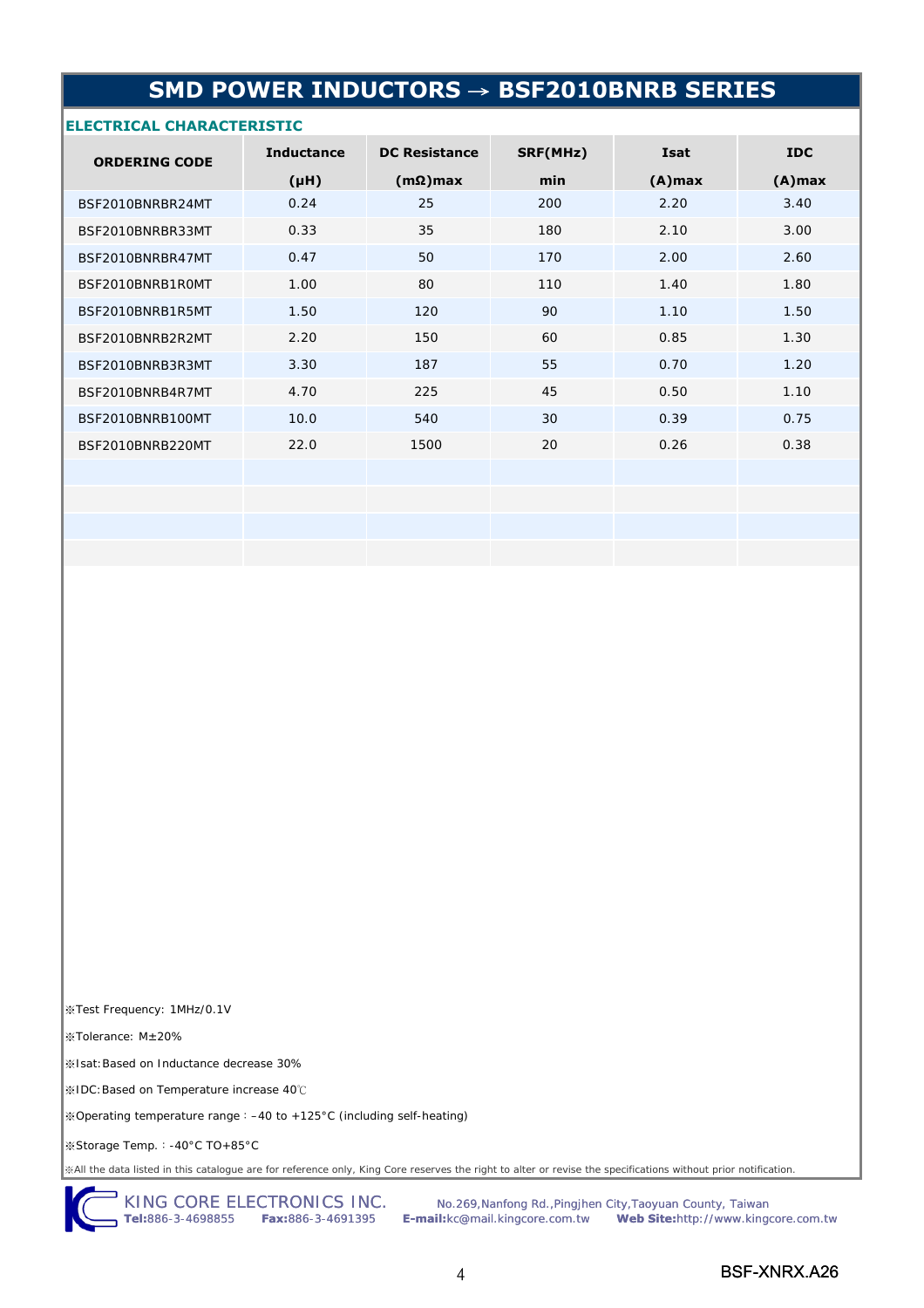#### **ELECTRICAL CHARACTERISTIC**